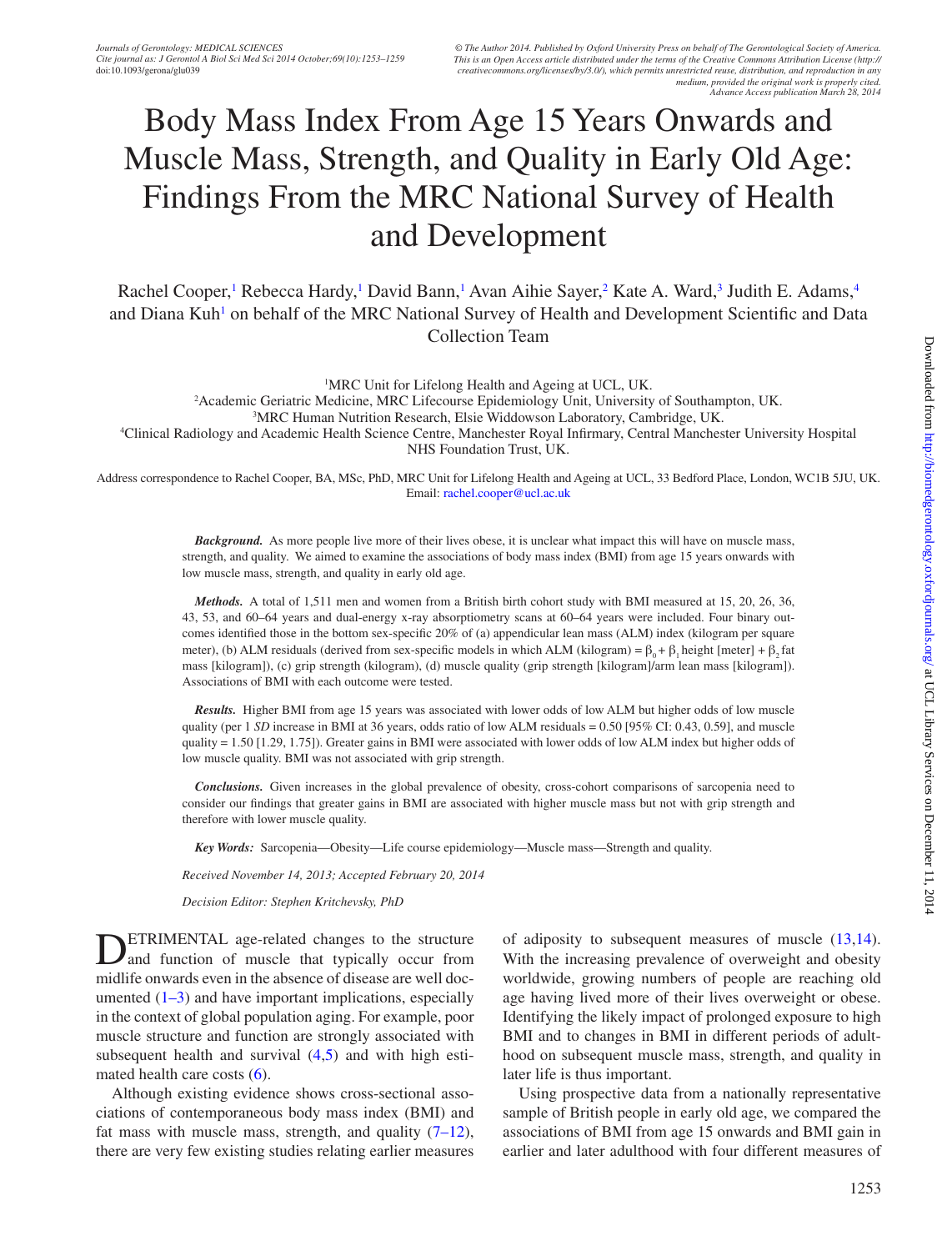muscle: muscle mass (with and without adjustment for fat mass), strength, and quality.

## **Materials and Methods**

## *Study Population*

The Medical Research Council National Survey of Health and Development (NSHD) is a socially stratified sample of 5,362 singleton births that took place in 1 week of March 1946 in mainland Britain. Between 2006 and 2010 (at 60–64 years), 2,856 eligible study members (those known to be alive and living in England, Scotland, or Wales) were invited for an assessment at one of six clinical research facilities (CRFs) or to be visited by a research nurse at home of whom 2,229 were assessed (1,690 at a CRF) [\(15](#page-6-2),[16\)](#page-6-3).

Relevant ethical approval was obtained, and participants provided written informed consent.

## *Muscle Characteristics and Fat Mass at 60–64 Years*

Measures of body composition were obtained for 1,658 (98%) CRF participants in the supine position using a QDR 4500 Discovery dual-energy x-ray absorptiometry (DXA) scanner (Hologic Inc, Bedford, MA); to optimize precision, scans were reviewed (by J.E.A.) and centrally analyzed (in Manchester) by a single operator using APEX 3.1 software. Local quality assurance procedures were monitored centrally, and cross-calibration between scanners was performed by scanning the European Spine Phantom at the start and end of the study ([17,](#page-6-4)[18](#page-6-5)).

Measures from these scans included appendicular lean mass (ALM; the sum of the fat-free mass in the limbs excluding bone mineral content) and whole-body fat mass converted into kilograms. Where data from one arm or leg were missing  $(n = 89 \text{ and } 61, \text{ respectively})$ , data from the other limb were mirrored. A total of 1,636 participants had valid measures for their upper limbs and 1,615 for their lower limbs (with missing data due to the exclusion of measures judged to be affected by knee and hip replacements, metal in the limbs, or the limb falling outside the scan field). Appendicular lean mass index (ALMI) was derived by dividing ALM (kilogram) by height (square meter), which was measured by nurses using standardized protocols as part of the anthropometric assessment conducted at the same time as the DXA measurement. To derive a measure of ALM adjusted for height and fat mass, residuals were generated from sex-specific models in which ALM (kilogram) =  $\beta_0 + \beta_1$  height (meter) +  $\beta_2$  fat mass (kilogram) ([7\)](#page-5-4).

Grip strength (ie, muscle force [kilogram]) was assessed by nurses using standardized protocols using an electronic handgrip dynamometer, as previously described in detail elsewhere [\(13](#page-6-0)). Three values were recorded for each hand

and the highest value was used in analyses. As in other studies, muscle quality (ie, muscle force/mass) was derived by dividing maximum grip strength (kilogram) by upper body ALM (kilogram) ([19\)](#page-6-6).

## *Body Mass Index*

Heights and weights measured by nurses using standardized protocols at ages 15, 36, 43, 53, and 60–64 years and self-reported at 20 and 26 years were used to calculate BMI at each age (weight at specified age [kilogram]/height at specified age<sup>2</sup> [square meter]). To ensure comparability of analyses across ages and sex, sex-specific *z*-scores of BMI at each age (with a mean of 0 and standard deviation of 1) were then derived.

## *Analysis*

Four binary outcome variables were created that distinguished between those people in the bottom sex-specific 20% and top 80% of the distributions of ALMI, ALM residuals, grip strength, and muscle quality, among those with data on all four measures. This cut-point was chosen a priori as it enables fair comparisons of results and has been used in other studies [\(7](#page-5-4)).

Mean BMI at each age (15 to 60–64 years) was plotted by each of the four binary outcomes stratified by sex. The associations of sex-standardized BMI at each age with each outcome were then formally tested using logistic regression.

In order to test whether there were differential effects of BMI gain in earlier and later adulthood on each of the four main outcomes, the conditional changes in BMI between ages 15–36 and 36 to 60–64 were calculated. We selected 36 years as the midpoint because of the increasing prevalence of obesity in the NSHD, suggesting greater fat mass accrual, from this age onwards. We regressed each BMI measure on the earlier measure(s) for each sex and calculated the residuals [\(20](#page-6-7)). These residuals can be interpreted as the change in BMI above or below that expected given earlier BMI. The residuals were standardized to ensure their comparability. Logistic regression models were then run that included the standardized residuals for both intervals of change and each binary outcome, and Wald tests were used to formally compare differences between the two coefficients.

Finally, we examined whether the associations of obesity with muscle accumulated across life by testing the association of each outcome with a variable indicating age first obese, using those who were never obese as the reference group.

In all models, sex interactions and deviations from linearity were formally tested and models were sex stratified where necessary.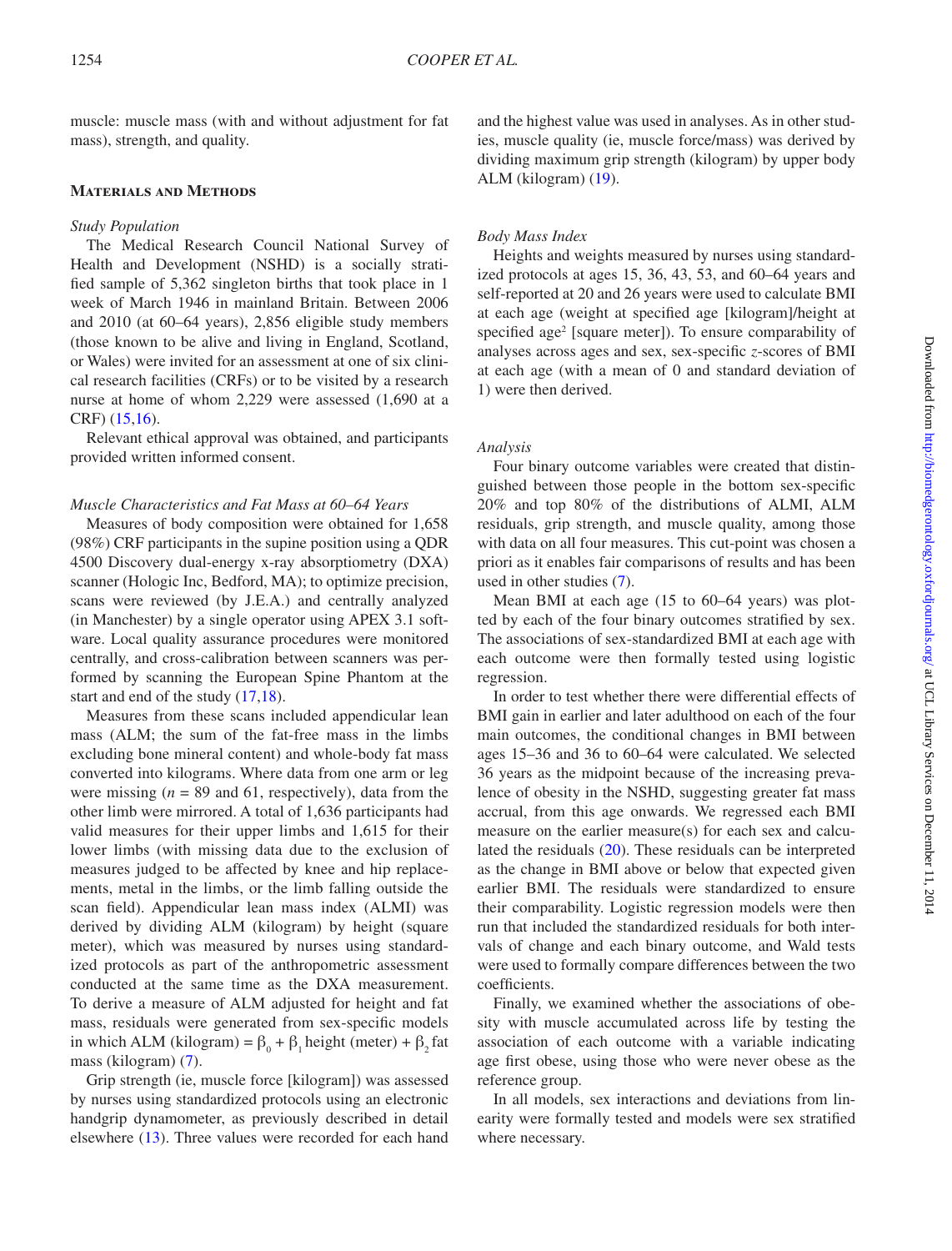#### *Sensitivity Analyses*

Sensitivity analyses were run in which (a) the four main binary outcomes were generated including all available participants (rather than being restricted to the sample with valid data on all four measures), (b) those unable to perform the grip strength tests for health reasons  $(n = 49)$  were included in the bottom 20%, (c) grip strength was adjusted for height prior to identifying those in the bottom 20% of the distribution, (d) BMI was modeled in units of kilogram per square meter rather than standard deviation scores, and (e) BMI at each age was calculated using height at age 36 years to check that changes in BMI with age were explained by changes in weight rather than changes in height.

## **Results**

Men and women with low ALMI and ALM residuals had lower mean BMI and whole-body fat mass at ages 60–64 years than those with higher values of these measures, whereas the reverse was found for muscle quality ([Table 1\)](#page-2-0). The correlation coefficients between ALM and grip strength were low ([Supplementary Table 1\)](http://biomedgerontology.oxfordjournals.org/lookup/suppl/doi:10.1093/gerona/glu039/-/DC1).

Differences in the patterns of the distribution of BMI by each outcome were evident in both sexes ([Figure 1a](#page-3-0) and [b](#page-3-0)). Those with low ALMI and ALM residuals had a lower mean BMI from 15 years onwards when compared with those with higher levels. Conversely, those with low muscle quality had higher mean BMI from 26 years onwards when compared with those with higher muscle quality. No clear differences in BMI by grip strength were observed.

When formally tested, these differences in the patterns of association with BMI at each age of assessment (from ages 15 to 60–64 years) were confirmed [\(Supplementary](http://biomedgerontology.oxfordjournals.org/lookup/suppl/doi:10.1093/gerona/glu039/-/DC1) [Table 2](http://biomedgerontology.oxfordjournals.org/lookup/suppl/doi:10.1093/gerona/glu039/-/DC1)).

Greater gains in BMI between ages 15–36 and 36 to 60–64 years were both associated with lower odds of low ALMI and higher odds of low muscle quality at age 60–64 years ([Table 2](#page-4-0)), with no evidence to suggest that the effects of BMI gain in the two periods differed for either outcome. However, greater BMI gain in earlier adulthood was associated with lower odds of low ALM residuals, whereas greater BMI gain in later adulthood was not. BMI gain in neither age period influenced the odds of low grip strength.

The association between age at onset of obesity was assessed in relation to muscle quality only; there was insufficient statistical power to study the ALM outcomes as very few participants with low ALM were obese at any age and there was no evidence of associations between BMI and grip strength in previous stages of analyses. Becoming obese at any age across adulthood was associated with increased odds of low muscle quality at age 60–64 years with some suggestion of larger effects with exposure to obesity by age 43 years [\(Table 3\)](#page-4-1).

There were no substantive differences in findings when each of the different sensitivity analyses were performed (results available on request) and, the latter set of these analyses confirmed that increases in BMI observed between ages 15 and 64 years were attributable to weight gain rather than height loss.

<span id="page-2-0"></span>Table 1. Anthropometrics of the Medical Research Council National Survey of Health and Development Study Participants at Age 60–64 Years Stratified By Sex and ALMI, ALM Residuals, Grip Strength, and Muscle Quality ( $n = 1.511$ ; sample includes those with complete data on all four outcome measures)

|                                   | Mean (SD) unless otherwise specified |             |               |               |                       |               |                |                |               |
|-----------------------------------|--------------------------------------|-------------|---------------|---------------|-----------------------|---------------|----------------|----------------|---------------|
|                                   |                                      | <b>ALMI</b> |               | ALM residuals |                       | Grip strength |                | Muscle quality |               |
|                                   | Total                                | Bottom 20%  | Top 80%       | Bottom 20%    | Top 80%               | Bottom 20%    | Top 80%        | Bottom 20%     | Top 80%       |
| Men                               |                                      |             |               |               |                       |               |                |                |               |
| $N^{\dagger}(\%)$                 | 728 (100)                            | 145(19.9)   | 583 (80.1)    | 145 (19.9)    | 583 (80.1)            | 142(19.5)     | 586 (80.5)     | 145(19.9)      | 583 (80.1)    |
| Height $(m)$                      | 1.75(0.06)                           | 1.76(0.07)  | 1.75(0.06)    | 1.76(0.07)    | 1.75(0.06)            | 1.73(0.06)    | $1.76(0.06)*$  | 1.75(0.06)     | 1.75(0.06)    |
| Whole-body fat mass (kg)          | 25.1(7.3)                            | 20.8(4.9)   | $26.1(7.4)$ * | 25.2(7.6)     | 25.1(7.2)             | 24.8(7.5)     | 25.1(7.2)      | 27.6(7.9)      | $24.5(7.0)^*$ |
| $BMI$ (kg/m <sup>2</sup> )        | 27.7(3.9)                            | 23.8(2.2)   | $28.7(3.6)^*$ | 25.8(3.9)     | $28.2(3.8)*$          | 27.3(4.0)     | 27.9(3.9)      | 29.4(4.1)      | $27.3(3.8)^*$ |
| Obese $(\%)$ (ie, BMI $\geq 30$ ) | 26.8%                                | $0\%$       | 33.5%*        | 12.4%         | $30.4\%*$             | 22.5%         | $27.8\%*$      | 40.7%          | $23.3\%*$     |
| Women                             |                                      |             |               |               |                       |               |                |                |               |
| $N^{\dagger}$ (%)                 | 783 (100)                            | 156(19.9)   | 627(80.1)     | 156 (19.9)    | 627(80.1)             | 151 (19.3)    | 632(80.7)      | 156(19.9)      | 627(80.1)     |
| Height $(m)$                      | 1.62(0.06)                           | 1.62(0.06)  | 1.62(0.06)    | 1.63(0.06)    | 1.62(0.06)            | 1.60(0.06)    | $1.63(0.06)^*$ | 1.62(0.06)     | 1.62(0.06)    |
| Whole-body fat mass (kg)          | 30.1(9.3)                            | 24.3(5.8)   | $31.5(9.4)$ * | 30.6(8.1)     | 29.9(9.5)             | 30.2(9.4)     | 30.0(9.3)      | 33.9(10.5)     | $29.1(8.7)^*$ |
| BMI (kg/m <sup>2</sup> )          | 27.5(5.0)                            | 23.2(2.6)   | $28.6(4.9)$ * | 26.1(4.0)     | $27.9(5.2)^{*}$       | 27.7(5.5)     | 27.5(4.9)      | 29.9(5.9)      | $26.9(4.6)^*$ |
| Obese $(\%)$ (ie, BMI $\geq 30$ ) | 27.8%                                | 0.6%        | $34.6\%$ *    | 19.9%         | $29.8\%$ <sup>‡</sup> | 27.8%         | 27.9%          | 46.8%          | $23.1\%$ *    |

*Notes:* ALM = appendicular lean mass; ALMI = appendicular lean mass index; BMI = body mass index.

20% cut-points for ALMI: men < 7.189 kg/m<sup>2</sup>; women: <5.472 kg/m<sup>2</sup>; ALM residuals: men:  $\le -2.08$ ; women:  $\le -1.51$ .

Muscle quality (grip strength [kilogram]/arm lean mass [kilogram]): men <5.76 kg/kg; women <5.475 kg/kg.

Equations for ALM residuals method: men  $(n = 728)$  ALM (kilogram) =  $-22.90 + 24.22$  (height [meter]) + 0.20 (whole body fat mass [kilogram]); women (*n* = 783) ALM (kilogram) = −14.59 + 15.97 (height [meter]) + 0.16 (whole body fat mass [kilogram]).

\**p* ≤ .001 (*p*-values not indicated if *t* test of difference resulted in *<sup>p</sup>* <sup>&</sup>gt; .10). †

*N*s vary by covariate due to missing data (all descriptive statistics presented based on maximum available samples).  $^{\text{*}}001 < p < .05$ .

Grip strength: men  $<$  37.2 kg; women:  $<$  20.8 kg.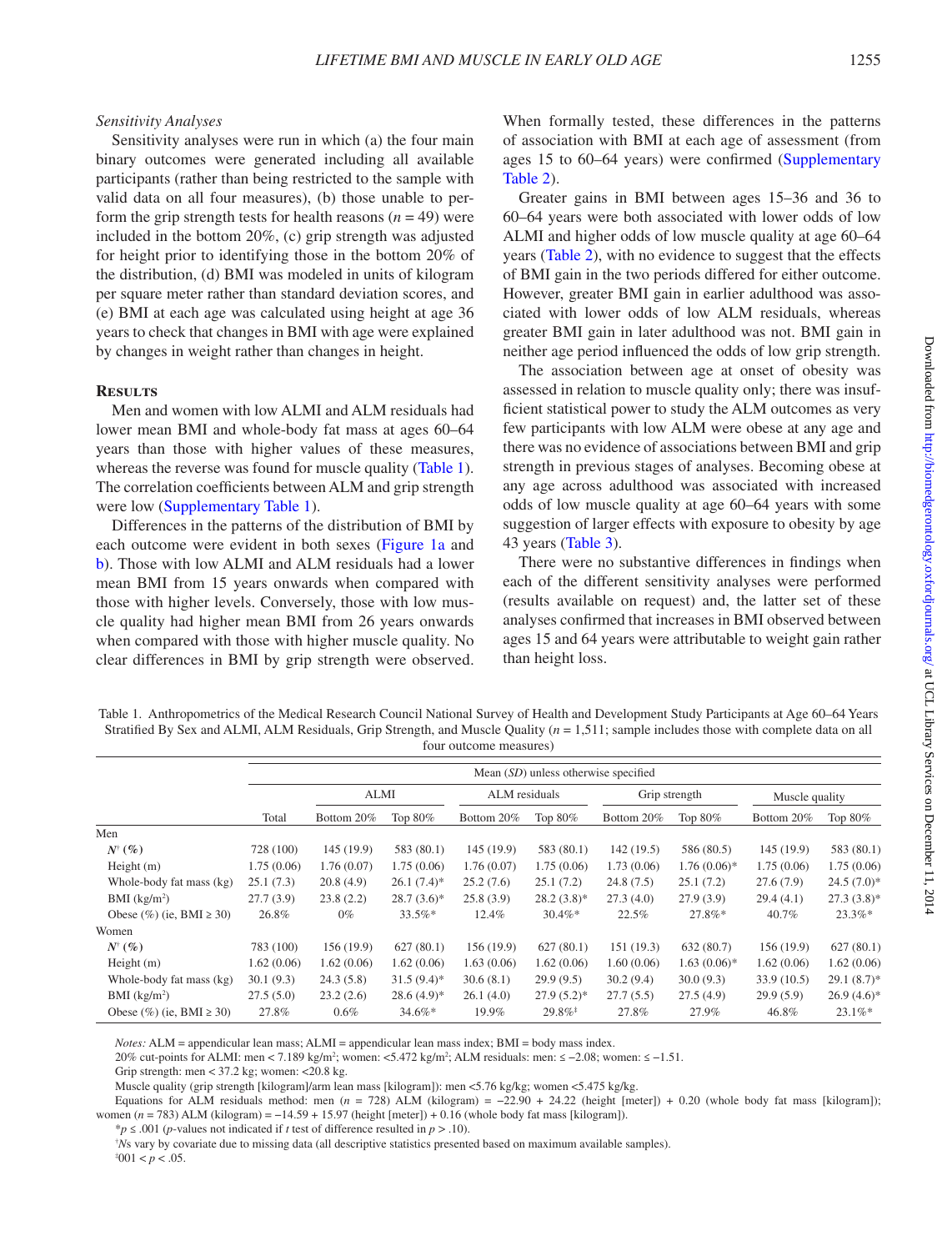

<span id="page-3-0"></span>Figure 1. Mean BMI (kilogram per square meter) from age 15 years onwards stratified by ALMI, ALM residuals, grip strength, and muscle quality in (**a**) women and (b) men. Blue line indicates those in top 80% of distribution of specified muscle measure, and red line indicates those in bottom 20%. Sample restricted to those with data on all measures of muscle (maximum  $n = 783$  women and 728 men). ALMI = appendicular lean mass index (ie, ALM adjusted for height); ALM residuals = appendicular lean mass residuals (ie, ALM adjusted for height and fat mass); muscle quality = grip strength (kilogram)/arm lean mass (kilogram). BMI = body mass index.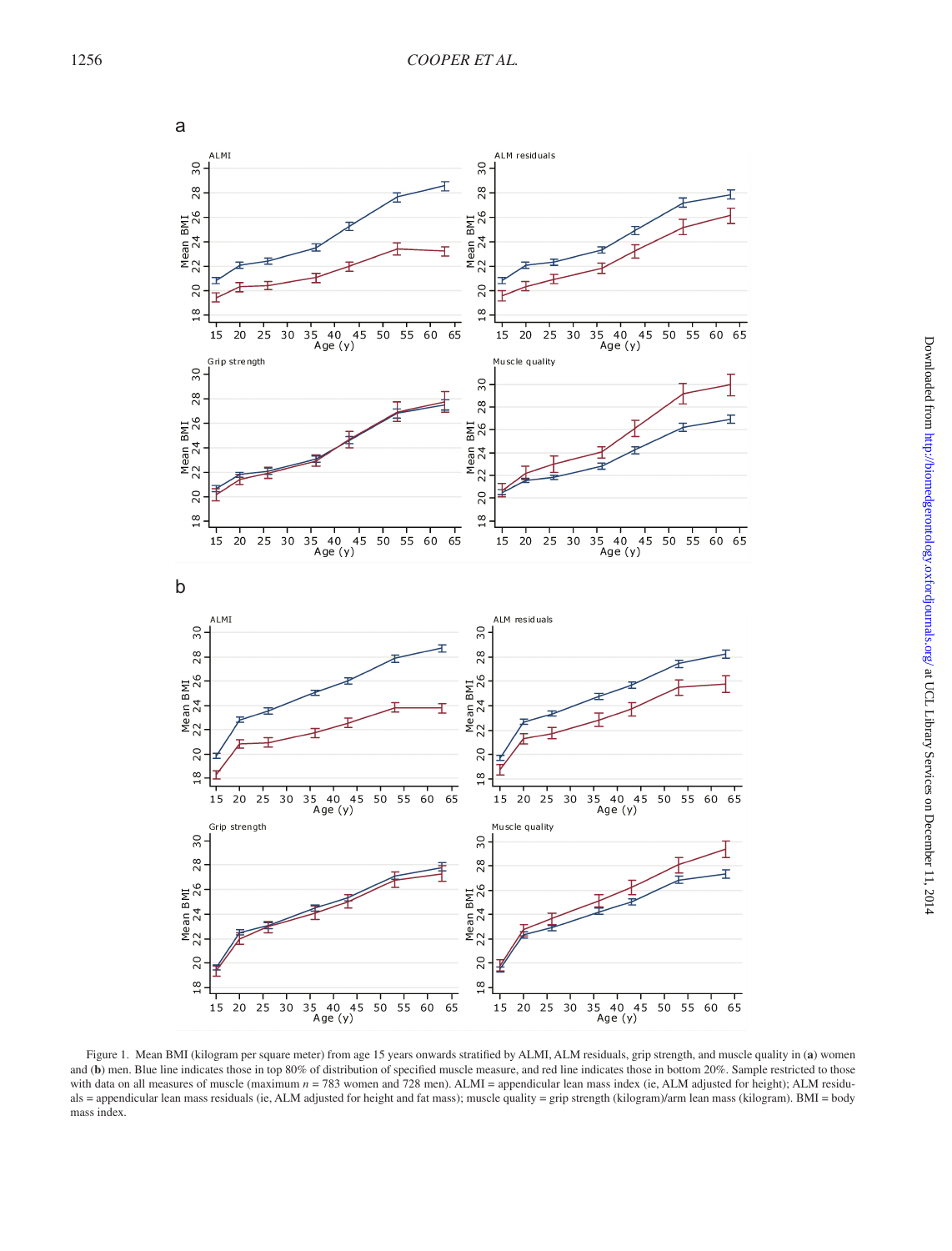|                         | OR (95% CI) of being in the bottom sex-specific 20% of the distribution of the specified measure of muscle per 1 SD<br>change in BMI in each interval |                  |                  |                  |  |  |  |
|-------------------------|-------------------------------------------------------------------------------------------------------------------------------------------------------|------------------|------------------|------------------|--|--|--|
| Interval of BMI change  | ALMI                                                                                                                                                  | ALM residuals    | Grip strength    | Muscle quality   |  |  |  |
| 15 to 36 $y$            | 0.33(0.27, 0.42)                                                                                                                                      | 0.65(0.55, 0.78) | 1.00(0.85, 1.18) | 1.46(1.23, 1.72) |  |  |  |
| 36 to 60–64 y           | 0.35(0.28, 0.43)                                                                                                                                      | 0.94(0.80, 1.10) | 1.03(0.88, 1.21) | 1.47(1.25, 1.74) |  |  |  |
| $p$ -value <sup>*</sup> | .81                                                                                                                                                   | .003             | .76              | .93              |  |  |  |

<span id="page-4-0"></span>Table 2. Odds Ratios of Being in the Bottom Sex-specific 20% of the Distribution of ALMI, ALM Residuals, Grip Strength, and Muscle Quality By Conditional BMI Change (in the intervals 15–36 and 36 to 60–64 years; adjusted for sex;  $N = 1,081$ )

*Notes:* ALMI = appendicular lean mass index; ALM residuals = appendicular lean mass residuals; BMI = body mass index; OR = odds ratio.

There was little evidence of sex interaction in any of these models:  $p = .06$  for ALMI, .12 for ALM residuals, .23 for grip strength, and .76 for muscle quality; sex-stratified OR of low ALMI associated with change in BMI between 15–36 and 36 to 60–64 y, respectively, were in men: 0.27 (0.19, 0.38), 0.39 (0.29, 0.53); in women: 0.41 (0.30, 0.56), 0.31 (0.23, 0.41).

ORs represent the odds ratio of being in the bottom 20% of the distribution of the specified measure of muscle (compared with the odds for being in the top 80%) per 1 *SD* change in BMI in the specified interval conditional on earlier BMI (ie, 1 *SD* change in the residuals from sex-specific models in which each BMI measure is regressed on the earlier measure(s) (ie, 36 on 15 and 60–64 on 36 and 15).

OR < 1: greater gain in BMI in the specified age interval associated with reduced odds of low levels of the specified measure of muscle.

OR > 1: greater gain in BMI in the specified age interval associated with increased odds of low levels of the specified measure of muscle.

\*From Wald test of the difference between the two coefficients.

<span id="page-4-1"></span>Table 3. Odds Ratios (95% CIs) of Being in the Bottom 20% of the Distribution of Muscle Quality By Age First Obese (adjusted for sex [test for sex interaction  $p = .57$ ])

| Age $(y)$ first obese | N   | Odds ratio (95% CI) |  |  |
|-----------------------|-----|---------------------|--|--|
| Never obese           | 810 | 1.00                |  |  |
| $60 - 64$             | 113 | 1.85(1.15, 2.97)    |  |  |
| 53                    | 134 | 2.67(1.76, 4.04)    |  |  |
| 43                    | 69  | 3.96(2.35, 6.65)    |  |  |
| 26 or 36              | 56  | 2.36(1.28, 4.36)    |  |  |
| Test for trend        |     | p < .01             |  |  |

#### **Discussion**

In a large nationally representative study of British men and women, greater gains in BMI from age 15 years onwards were associated with reduced odds of low lean mass in early old age but not with grip strength. Therefore, greater gains in BMI were associated with increased odds of low muscle quality.

Our study is consistent with published cross-sectional findings showing (a) differences in BMI between those with low and higher levels of lean mass that are partially attenuated if ALM is adjusted for fat mass  $(7,9,21)$  $(7,9,21)$  $(7,9,21)$  $(7,9,21)$  $(7,9,21)$  and (b) inverse associations between fat mass and muscle quality [\(11](#page-6-10),[12\)](#page-6-11). Our work extends these previous findings by demonstrating differential effects of BMI from age 15 onwards on muscle mass, strength, and quality.

Our finding of no associations between BMI and grip strength at ages 60–64 years suggests that associations have weakened since age 53 years ([13\)](#page-6-0). In a meta-analysis of eight studies, including NSHD at age 53 years, BMI was positively associated with grip strength among men but not women [\(10](#page-6-12)). However, these associations were nonlinear, driven by the weaker grip strength of men in the bottom 20% of BMI. In addition, there was some evidence that the association between BMI and grip strength among men was weaker in older cohorts. The older age of NSHD participants in these new analyses and different methods of modeling grip strength may, therefore, explain differences in findings.

Analyses of the Health ABC study have shown crosssectional associations between higher fat mass and greater muscle strength; however, fat mass was not associated with subsequent declines in strength [\(12](#page-6-11)). In a Finnish study of adults aged 55 and older, a negative impact of obesity across adulthood, which was retrospectively assessed, on grip strength was reported [\(14](#page-6-1)). However, in this Finnish study, models were adjusted for current weight, and so the findings can be explained by the positive association of height with grip strength ([22\)](#page-6-13). These inconsistencies in findings suggest that there may be real differences in the associations of obesity with grip strength by factors such as age, birth cohort, and country, with differences in other factors such as study design and analytical approach potentially introducing artifactual differences.

The finding of differential patterns of association between BMI and muscle mass, strength, and quality highlights the importance of considering these measures of muscle as distinct from each other. The low correlation between our DXA measures of muscle mass and grip strength and only limited overlap between those in the bottom 20% of the distributions of muscle mass, strength, and quality confirm this.

Our finding of positive associations between BMI and lean mass in early old age is consistent with the existence of adaptive physiological responses that result in people with higher fat mass obtaining greater levels of lean mass [\(23](#page-6-14)), which maintains support for movement. That BMI gains in earlier adulthood were associated with lower odds of low ALM residuals, but BMI gains in later adulthood were not, suggests that these compensatory mechanisms become less effective with increasing age and greater fat mass accrual, possibly resulting in insufficient muscle mass to support greater fat mass in later life. This finding could also be partly explained by the fact that in this cohort, BMI gain in earlier adulthood may be more likely to reflect accrual of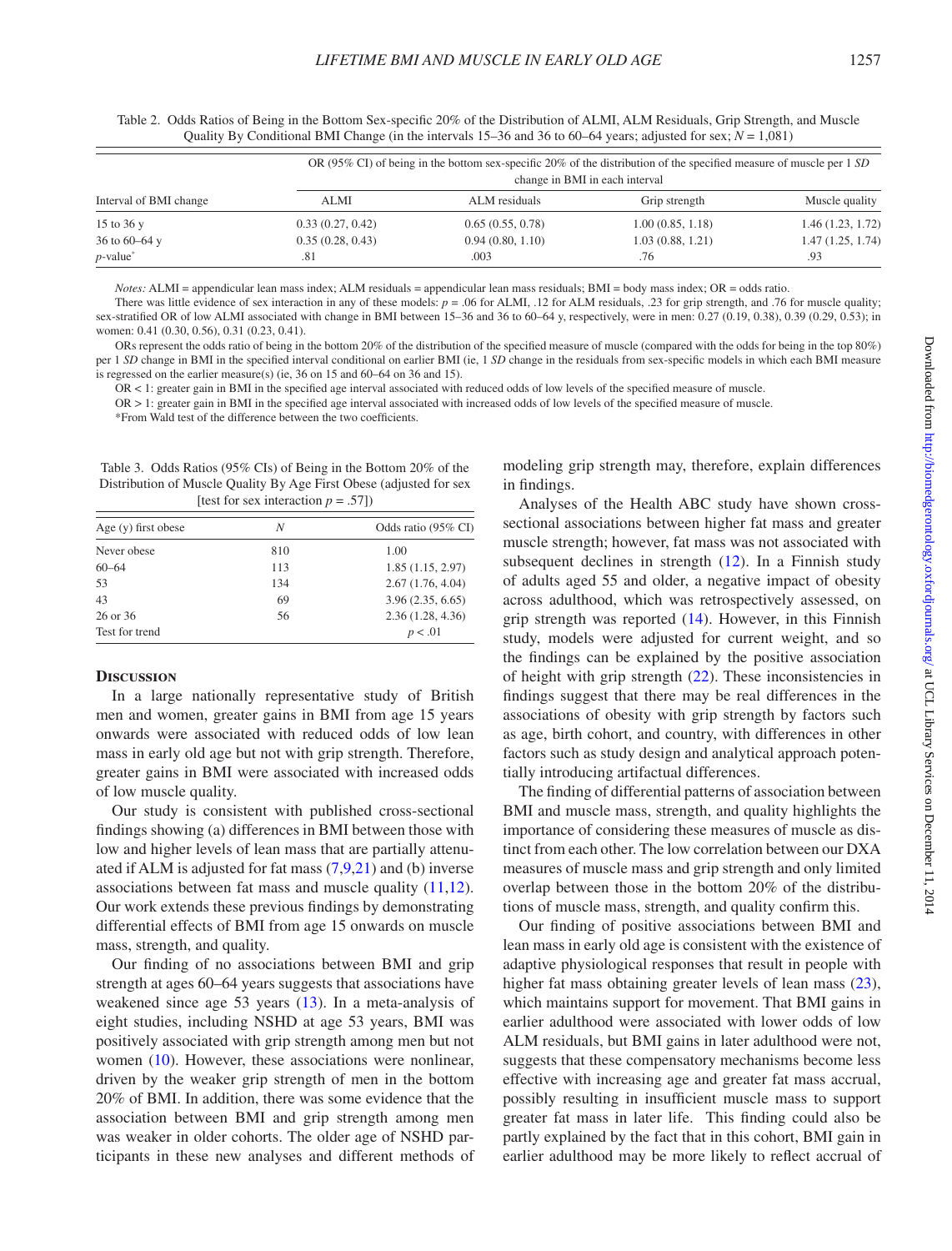muscle mass, whereas BMI gain in later adulthood is more likely to reflect accrual of fat mass. NSHD had relatively low mean BMI in earlier adulthood, so this explanation may be cohort specific. In populations born more recently, which have experienced greater fat mass accrual from younger ages, sarcopenic obesity is thus likely to be an increasing public health concern.

The detrimental effect of high BMI on muscle quality may be due to greater levels of fat infiltration of muscle among those of higher BMI or to changes in endocrine function, insulin resistance, and inflammation associated with higher BMI and poorer muscle quality  $(24)$  $(24)$ .

Major strengths of this study are its use of multiple measures of muscle and fat at age 60–64 years and prospective measurement of BMI over more than 50 years of follow up.

Limitations of our analyses include the lack of data on lower body strength and the availability of DXA measures of body composition at only the final assessment, thus BMI had to be used to indicate adiposity in earlier adulthood. BMI at 20 and 26 years was based on self-reported data on height and weight, which are expected to be less accurate than nurse measures. For this reason, we chose to include BMI at age 15 years as our first measure. Although our study population was selected to be nationally representative at baseline (and remains so in many respects  $(16)$  $(16)$ ) losses to follow up due to death and nonparticipation have occurred. Our analyses were restricted to those with a DXA assessment who attended a clinic. These participants were in better health and less likely to be obese than those who were visited at home  $(16)$  $(16)$ ; the exclusion of home visit participants may thus have introduced bias. However, when analyses for grip strength were rerun including those participants who had undergone a home visit, there were no changes in findings. In addition, inclusion in sensitivity analyses of those people unable to perform the grip strength assessment for health reasons did not alter findings suggesting that any bias introduced due to the necessary exclusion of some participants was likely to be minimal.

Muscle strength and quality are often found to be more strongly associated with functional outcomes and mortality than muscle mass ([8](#page-6-16)[,25–27](#page-6-17)). Our finding of cumulative associations of obesity with low muscle quality is, therefore, important especially when considering the likely impact of the increasing prevalence of obesity on the health and physical capability of future generations of older people.

Differences in the patterns of association between BMI from age 15 years onwards and different characteristics of muscle suggest that findings from different epidemiological studies, which have used different characteristics of muscle to define sarcopenia or which have differences in obesity prevalence, are unlikely to be fully comparable. Importantly, they also suggest that combining a set of different measures of muscle in one score, which may be important for clinical prognosis, could disguise effects of risk factors when exploring the underlying etiology.

Our finding of strong positive relationships between BMI and ALM, even after adjustment for fat mass, suggests that even if obese people are losing more lean mass than people of normal weight, this is unlikely to be detected in cross-sectional assessments as they will still have, on average, higher absolute levels. Longitudinal assessment of rate of loss of muscle mass, especially in populations with high prevalence of overweight and obesity, is therefore likely to be important when identifying those at greatest risk of sarcopenia.

#### Supplementary Material

Supplementary material can be found at: [http://biomedgerontology.](http://biomedgerontology.oxfordjournals.org/lookup/suppl/doi:10.1093/gerona/glu039/-/DC1) [oxfordjournals.org/](http://biomedgerontology.oxfordjournals.org/lookup/suppl/doi:10.1093/gerona/glu039/-/DC1)

#### Funding

This work, the National Survey of Health and Development, and R.C., R.H., D.B., A.A.S., K.A.W., and D.K. are supported by the UK Medical Research Council (MC\_UU\_12019/4 and U105960371).

#### **ACKNOWLEDGMENTS**

The authors are grateful to NSHD study members who took part in this latest data collection for their continuing support. We are also grateful to Dr. Andrew Wills for his advice on modeling BMI across adulthood. We thank members of the NSHD scientific and data collection team at the following centers: MRC Unit for Lifelong Health and Ageing; MRC Lifecourse Epidemiology Unit, University of Southampton; MRC Human Nutrition Research, Cambridge; Wellcome Trust (WT) Clinical Research Facility (CRF) Manchester and the Department of Clinical Radiology at the Central Manchester University Hospital NHS Foundation Trust; WTCRF and Medical Physics at the Western General Hospital in Edinburgh; WTCRF and the Department of Nuclear Medicine at University Hospital Birmingham; WTCRF and the Department of Nuclear Medicine at University College London Hospital; CRF and the Department of Medical Physics at the University Hospital of Wales; CRF and Twin Research Unit at St Thomas' Hospital London. The study sponsors played no role in study design, the collection, analysis, and interpretation of data, the writing of the article, or the decision to submit it for publication.

#### CONFLICT OF INTEREST

None declared.

#### **REFERENCES**

- <span id="page-5-0"></span>1. Rosenberg IH. Epidemiologic and methodologic problems in determining nutritional-status of older persons - Proceedings of a conference held in Albuquerque, New Mexico, October 19-21, 1988 - Summary comments. *Am J Clin Nutr.* 1989;50:1231–1233.
- 2. Cruz-Jentoft AJ, Baeyens JP, Bauer JM, et al. Sarcopenia: European consensus on definition and diagnosis: Report of the European Working Group on Sarcopenia in Older People. *Age Ageing*. 2010;39:412–423. doi:10.1093/ageing/afq034
- 3. Volpato S, Bianchi L, Cherubini A, et al. Prevalence and clinical correlates of sarcopenia in community-dwelling older people: application of the EWGSOP definition and diagnostic algorithm. *J Gerontol A Biol Sci Med Sci*. In press. doi:10.1093/gerona/glt149
- <span id="page-5-1"></span>4. Cooper R, Kuh D, Hardy R. Objectively measured physical capability levels and mortality: systematic review and meta-analysis. *BMJ*. 2010;341:c4467. doi:10.1136/bmj.c4467
- <span id="page-5-2"></span>5. Wolfe RR. The underappreciated role of muscle in health and disease. *Am J Clin Nutr*. 2006;84:475–482.
- <span id="page-5-3"></span>6. Janssen I, Shepard DS, Katzmarzyk PT, Roubenoff R. The healthcare costs of sarcopenia in the United States. *J Am Geriatr Soc*. 2004;52:80–85.
- <span id="page-5-4"></span>7. Newman AB, Kupelian V, Visser M, et al. Sarcopenia: alternative definitions and associations with lower extremity function. *J Am Geriatr Soc*. 2003;51:1602–1609.